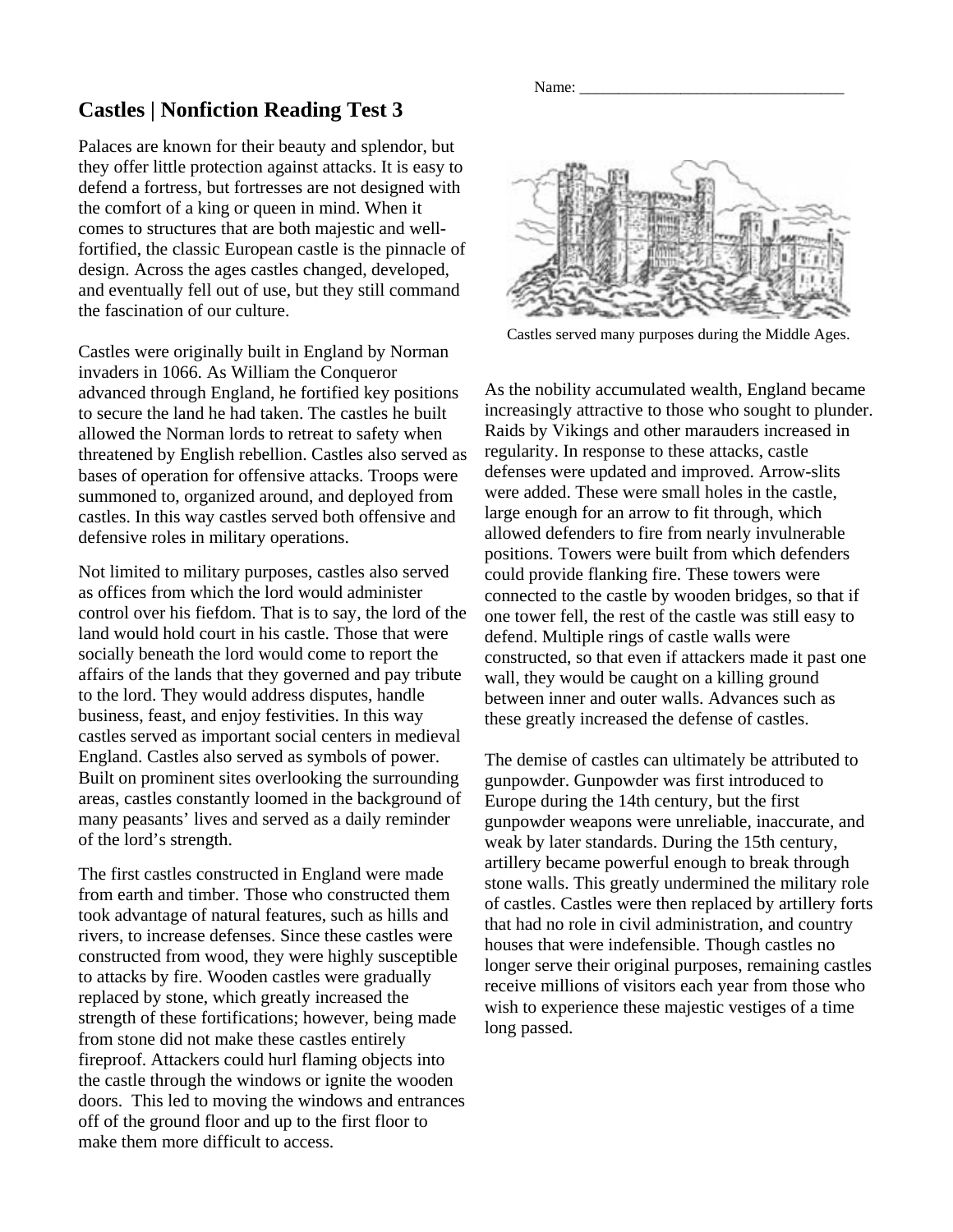**Directions:** Read each question carefully and choose the best answer. Refer to the text if necessary. Write your answer on the provided space.

\_\_\_\_\_\_\_\_\_\_

\_\_\_\_\_\_\_\_\_\_

\_\_\_\_\_\_\_\_\_\_

 $\overline{\phantom{a}}$ 

\_\_\_\_\_\_\_\_\_\_

\_\_\_\_\_\_\_\_\_\_

\_\_\_\_\_\_\_\_\_\_

\_\_\_\_\_\_\_\_\_\_

- 1. Which of the following is **not** a function of castles as expressed in the text?
- a. Castles served both offensive and defensive purposes militarily.
- b. Castles served as symbols of power.
- c. Castles were important social centers in medieval England.
- d. Castles were places where knights would keep their best horses.
- 2. Which of the following *best* describes the main idea in paragraph 2?
- a. It describes how and why William the Conqueror took control of England.
- b. It explains why castles were first built in England and the military purposes they served.
- c. It shows how Norman lords were often scared and frequently retreated.
- d. It details all of the purposes that English castles served.
- 3. Which *best* explains why the original castles were first made from earth and timber?
- a. It takes a lot more time and energy to build a stone castle.
- b. It did not occur to people to build castles out of stone.
- c. People did not realize how weak wooden castles would be against fire.
- d. Wooden castles were prettier than dirty stone castles.
- 4. Which of the following is **not** a true statement according to the text?
- a. Palaces are designed for luxury, not fortification.
- b. Fortresses are designed for fortification, not luxury.
- c. Castles are designed for luxury and fortification.
- d. Palaces are designed for luxury and fortification.
- 5. Which best explains why wooden castles were converted to stone castles.
- a. Wooden castles take a long time to build.
- b. Wooden castles are uncomfortable.
- c. Stone castles offer better defense.
- d. Stone castles stay cooler in the summer.
- 6. Which of the following best describes the structure of the text in the fifth paragraph?
- a. Compare and contrast b. Order of importance
- c. Cause and effect d. Chronological order
- 7. Which is **not** described in the text as an improvement in castle defenses?
- a. Towers attached to the main castle by wooden bridges
- b. Deep ditches dug around the castle walls and filled with water
- c. Multiple castle walls providing layers of defenses
- d. Windows and entrances raised off of the ground floor
- 8. Which *best* explains how gunpowder ended the role of traditional castles?
- a. Wars were fought with guns and hiding in castles was no longer necessary.
- b. Artillery forts with large cannons became more stylish than traditional castles.
- c. Defending castles grew difficult, since attackers could just shoot castle defenders.
- d. Cannons were able to knock down stone walls, so castles offered little protection.